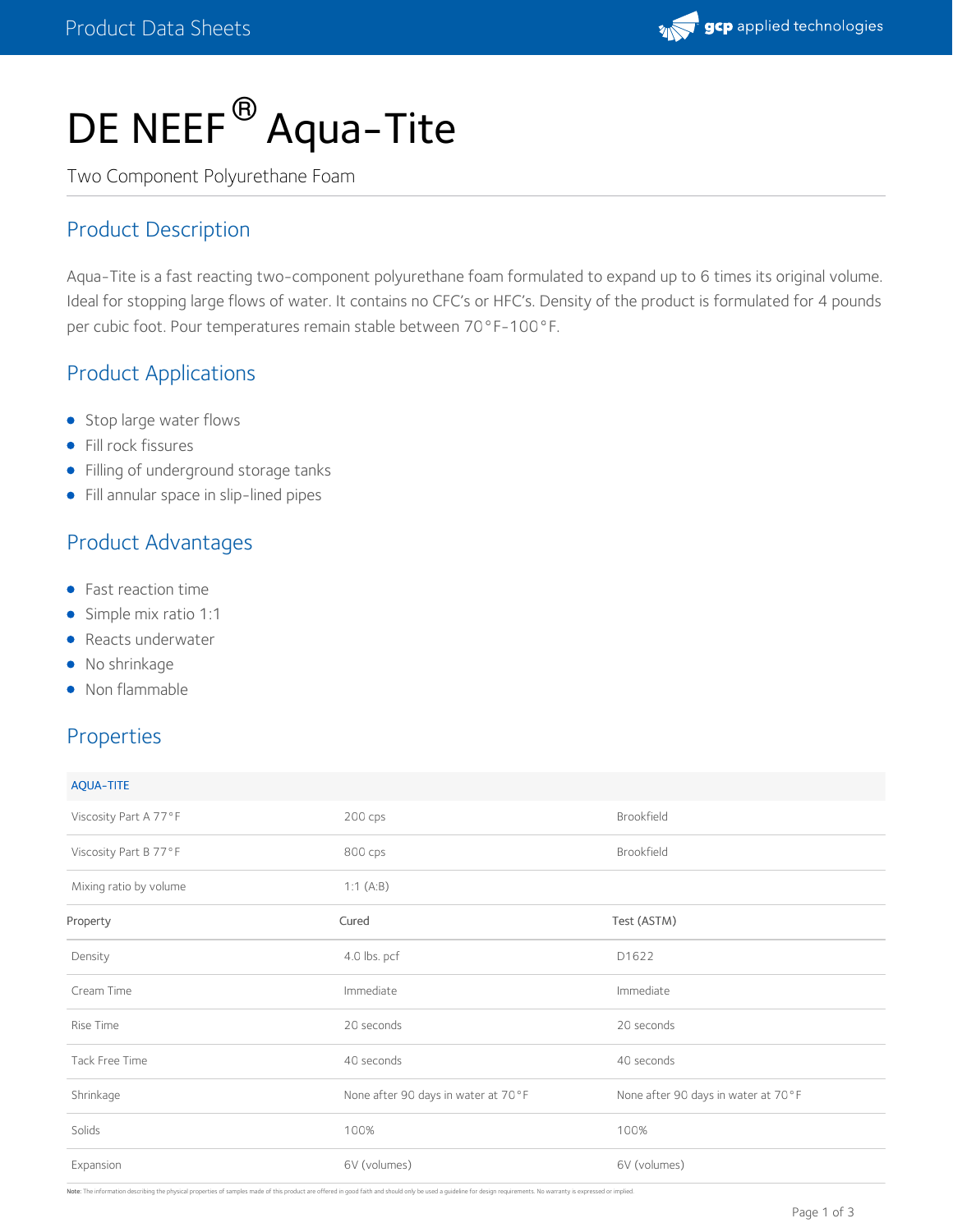

#### Installation Guidelines

Warning: Consult the Technical Data Sheets and SDS before using.

Installation Instructions: For detailed installation instructions refer to the DE NEEF $^\circledR$  technical bulletin for your application.

Due to its fast setting characteristics, it is designed to be pumped or sprayed in place using conventional, plural spray/pour equipment fitted with a static mixer.

Heated pumping equipment is not recommended for this product. If heated pumps must be used, the set temperature should be no greater than 85°F

Injection: During injection the grout will follow the path of least resistance. When the material has stopped penetrating it will continue to expand against the limits of the confined space and compress within itself, forming a dense, closed cell foam.

Extreme conditions: For application procedures in extreme temperatures and specific environments or equipment recommendations call the DE NEEF® Technical Service Department.

**Cleaning:** Clean all tools and equipment which have been in contact with the resin with DE NEEF® Washing Agent before resin has cured. Products should be disposed of according to local, state, and federal laws.

### Packaging & Handling

#### Packaging:

10 gallon units (2 pails) 100 gallon units (2 drums) 10.5 oz Side by side cartridges

Store in dry area using original resealable containers.

### Health and Safety

Always use protective clothing, gloves and goggles consistent with OSHA regulations. Avoid eye and skin contact. Do not ingest. Refer to SDS.

For emergencies, call CHEMTREC 1-800-424-9300.

#### Limitations

Do not apply in temperatures less than 40°F or greater than 95°F. (Material cures slower at cooler temperatures and working time will be substantially reduced at higher temperatures).